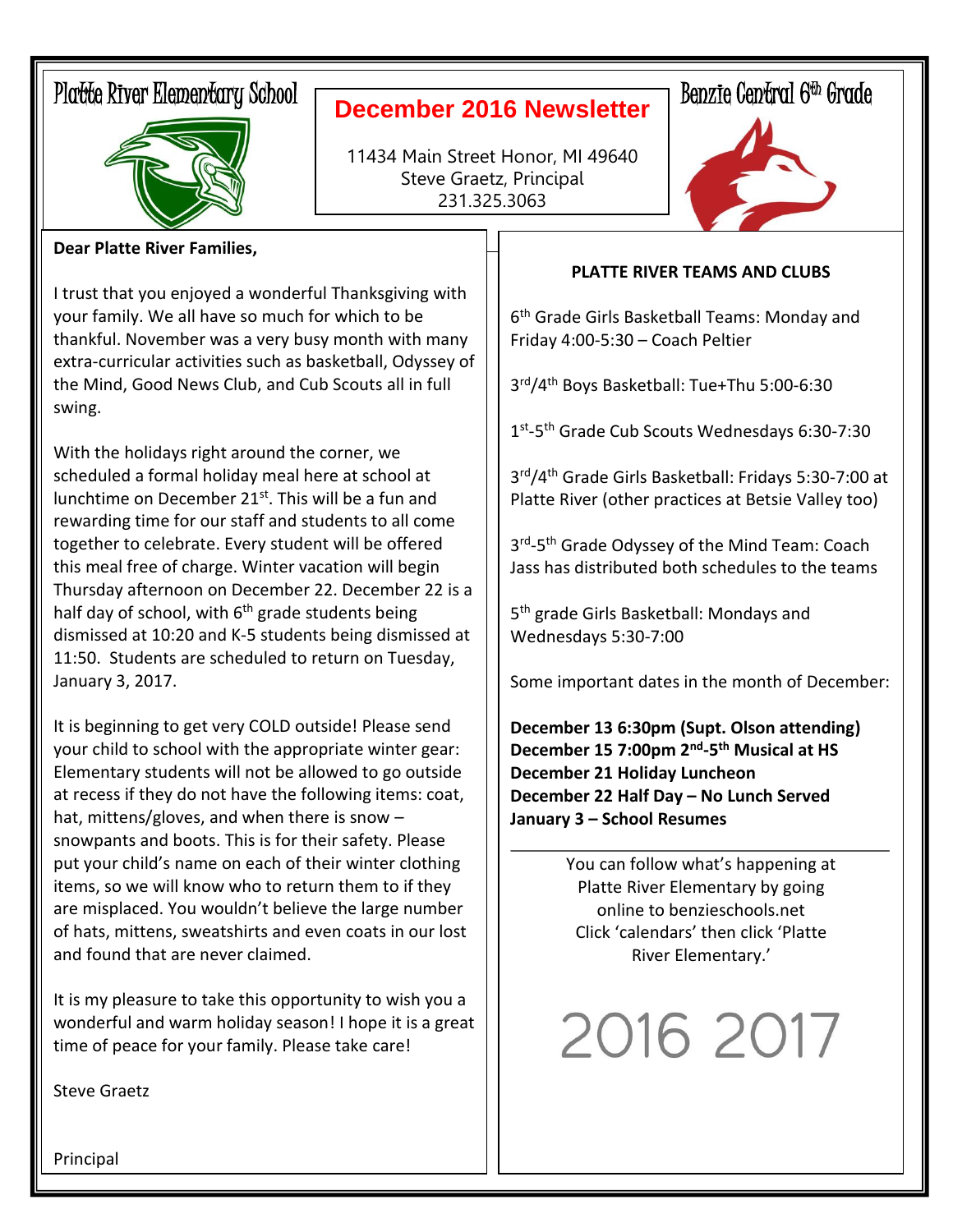# **Platte River Elementary**

**Mission Statement:**

The school community of Platte River will provide opportunities in a responsible, respectful, and safe environment to empower students to learn and succeed in today's society.

**The Character Trait of November was Appreciative. The following students showed appreciation throughout the month and were recognized at Character Café Friday, Dec. 2:**

Mrs. Fought's Kindergarten Class: **Weston Converse**

Mrs. Noffsinger's First Grade Class: **Lelen Denune**

Mrs. Rosa's Second Grade Class: **Kallee Kappler**

Mrs. Jass's Third Grade Class: **Malachi Wittig**

Mrs. Burch's Fourth Grade Class: **Teegan Bair**

Mrs. Vanderlinde's Fifth Grade Class: **Xiola Weidner**

Mrs. Micinski's Sixth Grade Class: **Christopher White**

Ms. Wynkoop's Sixth Grade Class: **Noah Murphy**

Mr. Grimes Sixth Grade Class: **Izabelle Voice**

Mrs. Roeske's Sixth Grade Class: **Jessica Decker**

### **FoodCorps Corner**



We have held two taste tests in the cafeteria in November. Keeping in mind the harvest of the month was winter squash, we tried Rhonda's recipe for butternut squash soup on Nov 20th. 119 kids tried the squash, and 51% of them said they either liked or loved it. On Nov 29th, we tried oven-roasted acorn squash. This wasn't just any acorn squash, however, it was organic, handgrown acorn squash that was graciously donated by our very own custodian Barrie Kreiner from his garden. 66% of the kids who tried the acorn squash nuggets said they loved it!